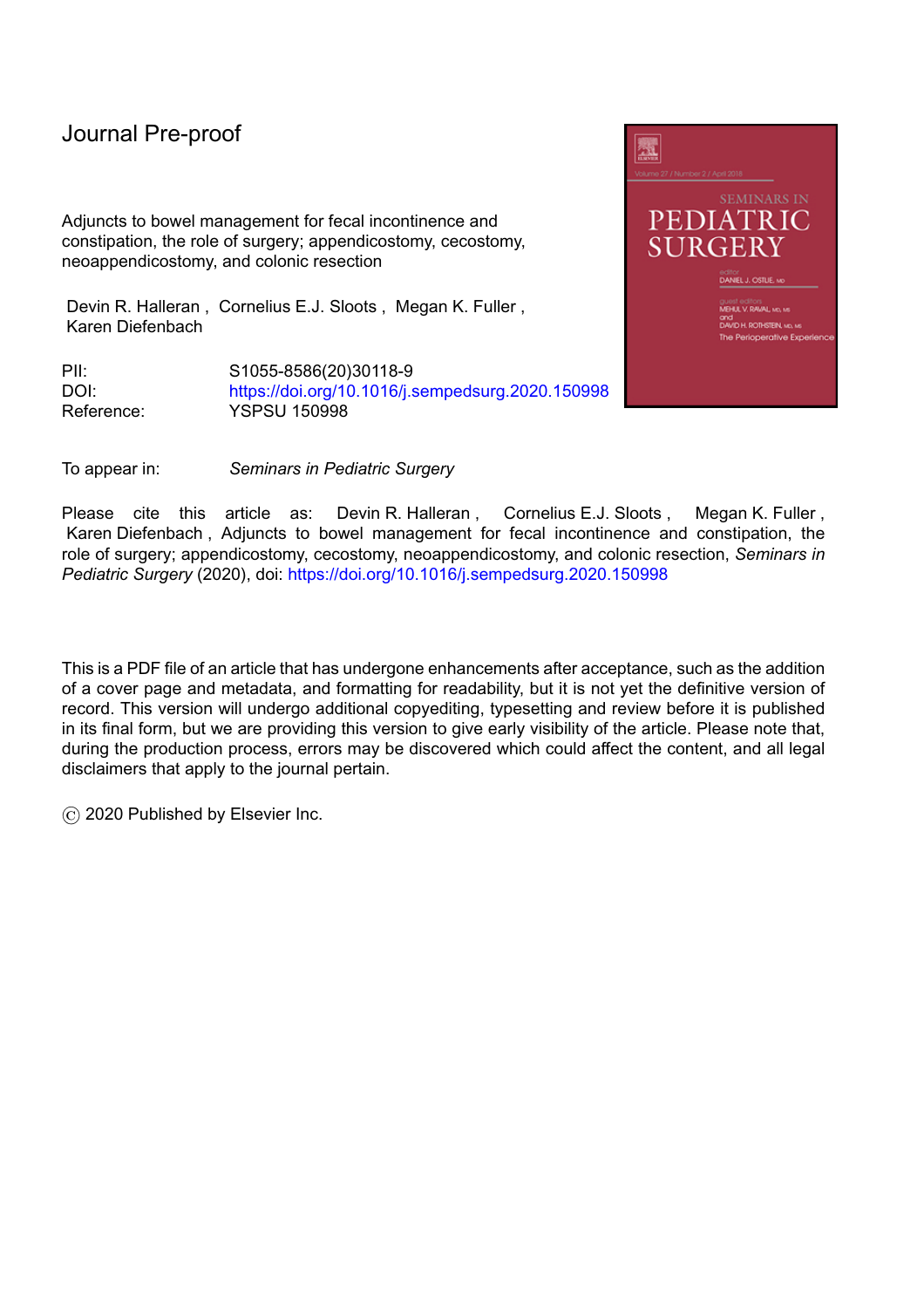# Adjuncts to bowel management for fecal incontinence and constipation, the role of surgery; appendicostomy, cecostomy, neoappendicostomy, and colonic resection

Devin R. Halleran<sup>1</sup>, Cornelius E.J. Sloots<sup>2</sup>, Megan K Fuller<sup>3</sup>, Karen Diefenbach<sup>4</sup>

l

<sup>1</sup>Upstate Medical University, Department of Surgery, Syracuse, New York, United States

<sup>2</sup>Department of Pediatric Surgery, Erasmus MC – Sophia Children's Hospital, Rotterdam, The Netherlands

<sup>3</sup>Department of Surgery, University of Nebraska Medical Center, Children's Hospital and Medical Center, Omaha, NE

<sup>4</sup>Nationwide Children's Hospital, Department of Pediatric Surgery, Columbus, Ohio, United States

\*Corresponding author: Devin R. Halleran, devinrhalleran@gmail.com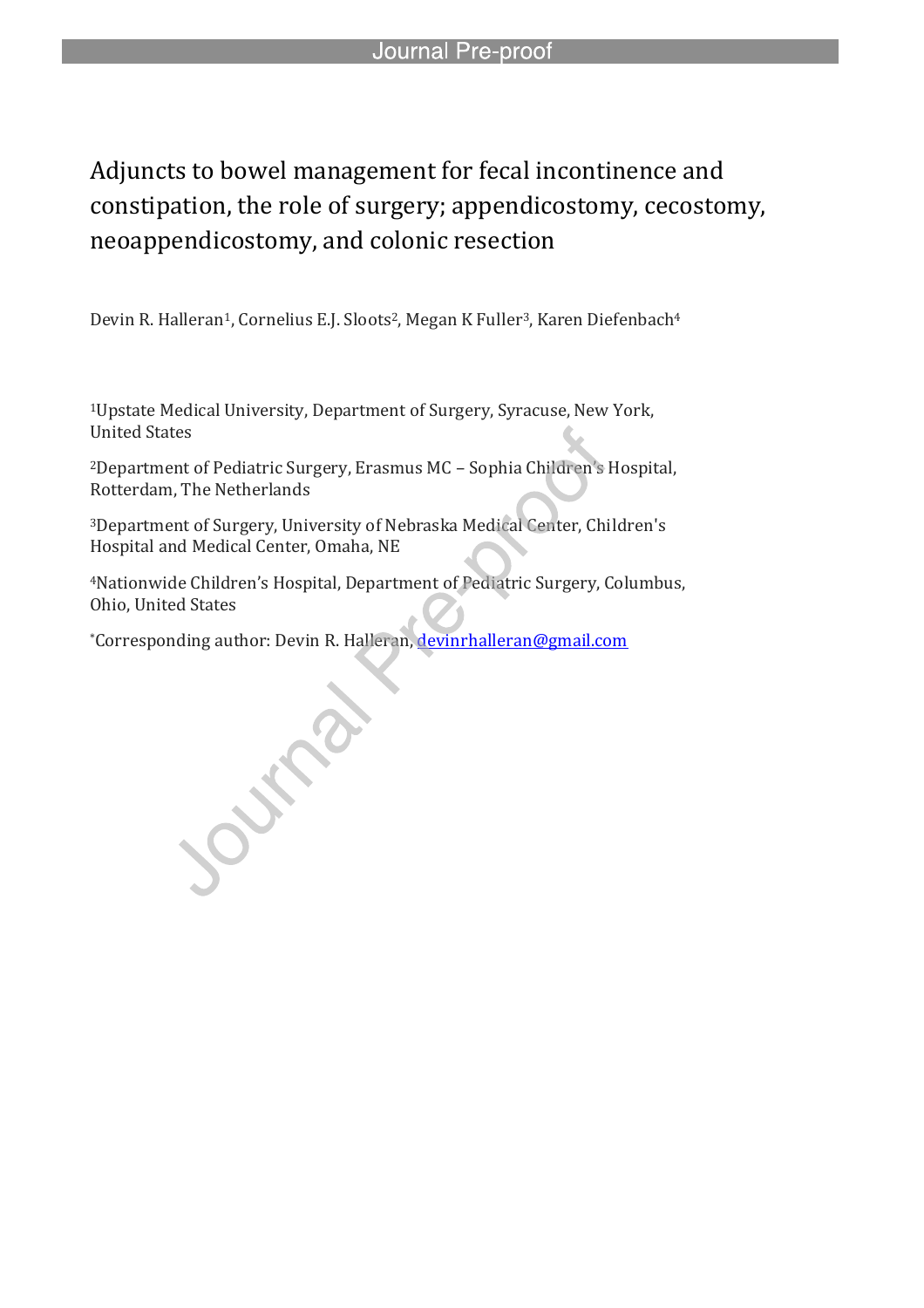### **Abstract**

Constipation and fecal incontinence are common problems in children after repair of an anorectal malformation (ARM). While many children can be effectively managed with an oral laxative regimen, others require a mechanical colonic washout to achieve social continence. Appendicostomy and cecostomy are two techniques which permit antegrade access to the colon for the purpose of enema delivery, which improves compliance and quality of life for patients and families. The purpose of this article is to review, using a case-based approach, the indications for placement of a channel for antegrade enema access, clinical scenarios in which one technique would be preferred over another, common complications following each procedure.

Outside

l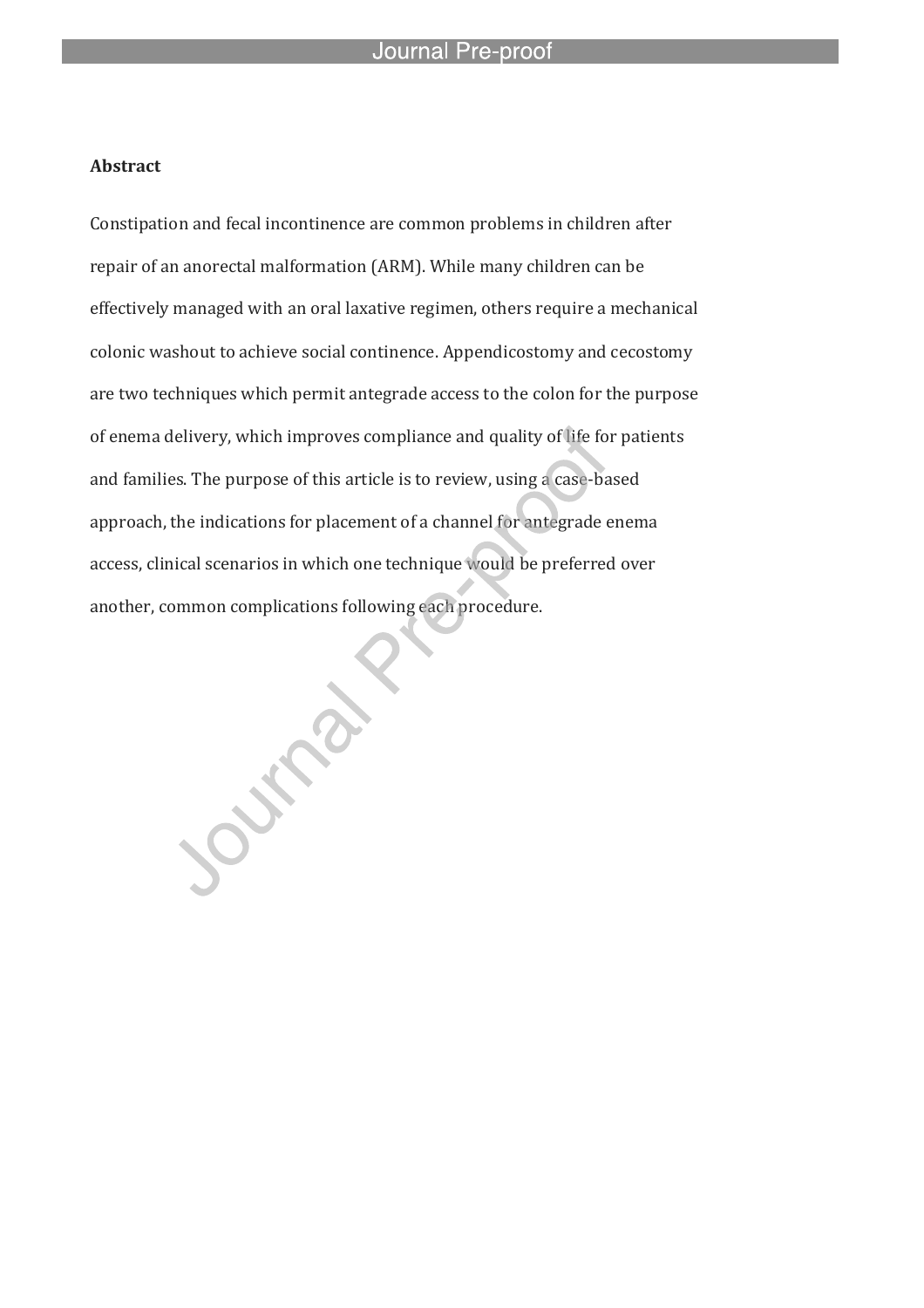l

#### **Case #1**

You are seeing a 7 year old adopted male child in your clinic with fecal incontinence and a history of an anorectal malformation (ARM) repaired in his home country. Detailed information of the child's surgical repair is unavailable. His caregivers have been treating him with high-dose senna which causes severe abdominal cramping and little improvement in fecal continence. Rectal enemas were previously used with moderate success, however the child was extremely resistant to rectal catheter insertion and became quite anxious around the timing of his flush. You perform a contrast enema which shows a mildly dilated rectosigmoid. Examination under anesthesia demonstrates a well-centered anoplasty without stricture or prolapse. He is continent of urine and has no renal dysfunction.

#### **What would you recommend?**

- A) Recommend medical therapy with miralax.
- B) Recommend continued rectal enemas.

### **C) Recommend creation of an appendicostomy.**

D) Recommend diverting sigmoid colostomy.

Constipation and fecal incontinence later in childhood are common in children born with anorectal malformations (ARMs). Children with more complex malformations, a poorly formed sacrum, or an associated spinal anomaly (e.g. tethered cord) are at an increased risk for incontinence most notable as children begin toilet training. [1] While some children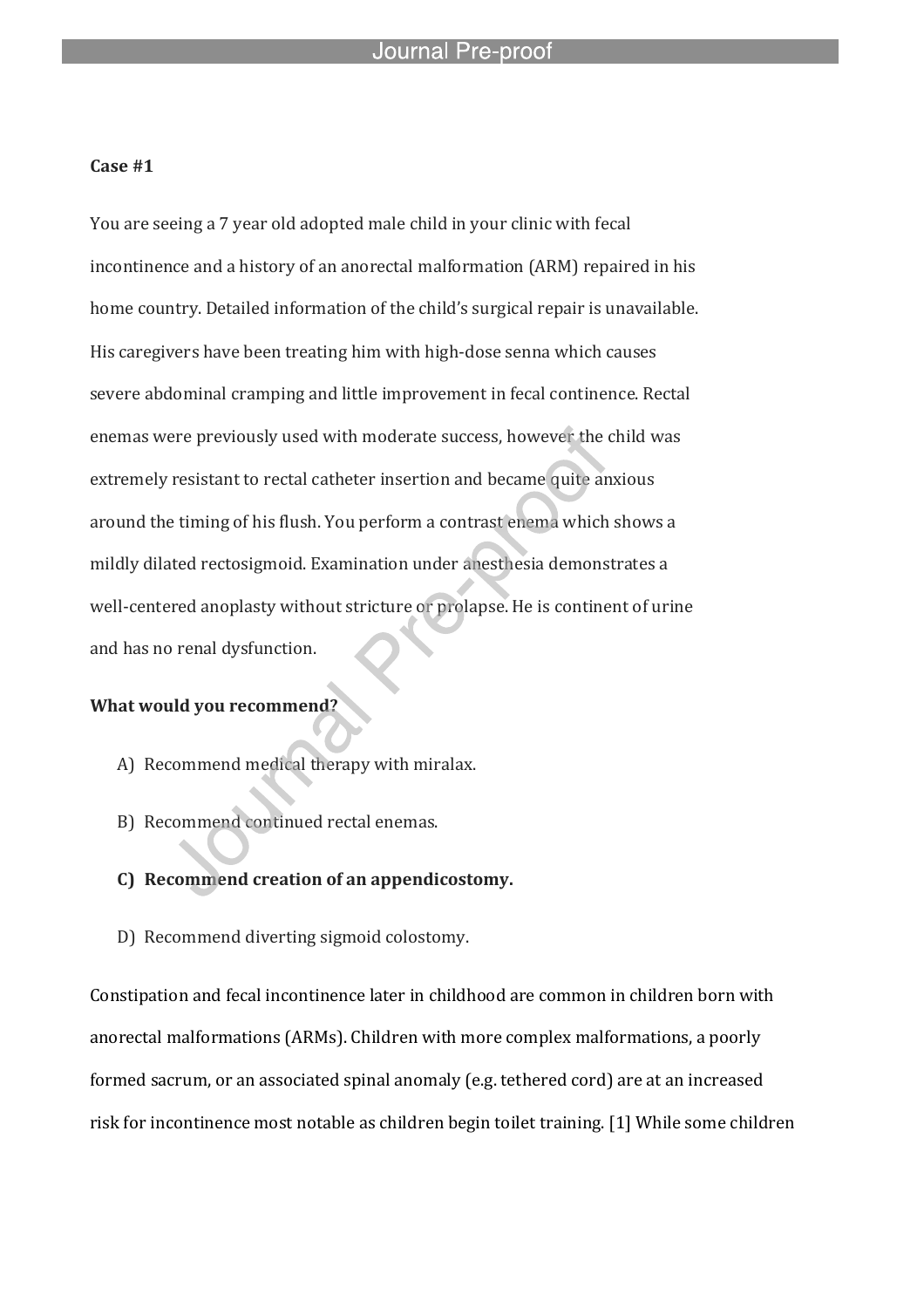l

may be successfully managed with simple dietary modifications or laxative therapy, others require intensive bowel management programs (BMP) with enemas to achieve social continence.

For children who require enemas to achieve regular, predictable bowel movements, enemas can be administered into the colon either in retrograde (via the rectum) or antegrade (directly into the cecum) fashion. Data does not support a functional benefit from direction of enema administration; however, there are benefits afforded by antegrade colonic access. [2] Practically, a stoma on the abdomen is both easier and more comfortable to catheterize than inserting a rectal catheter. This is especially true in children with a history of painful anal dilations, as is common in children with an ARM. A combination of this anal defensiveness and the caregivers' important need to establish bonding with their adopted child makes rectal enema administration very difficult. Secondly, antegrade enemas allow the child to gain more independence in his or her bowel management as they grow. Children can be taught at a young age the process of catheterizing their appendicostomy channel and administering their flushes; children then gradually take over more responsibility for their flushes as they are developmentally ready.

#### **Case #2**

You are seeing a 3 year old adopted male child who had an ARM repaired in his home country. He has severe constipation which is minimally improved with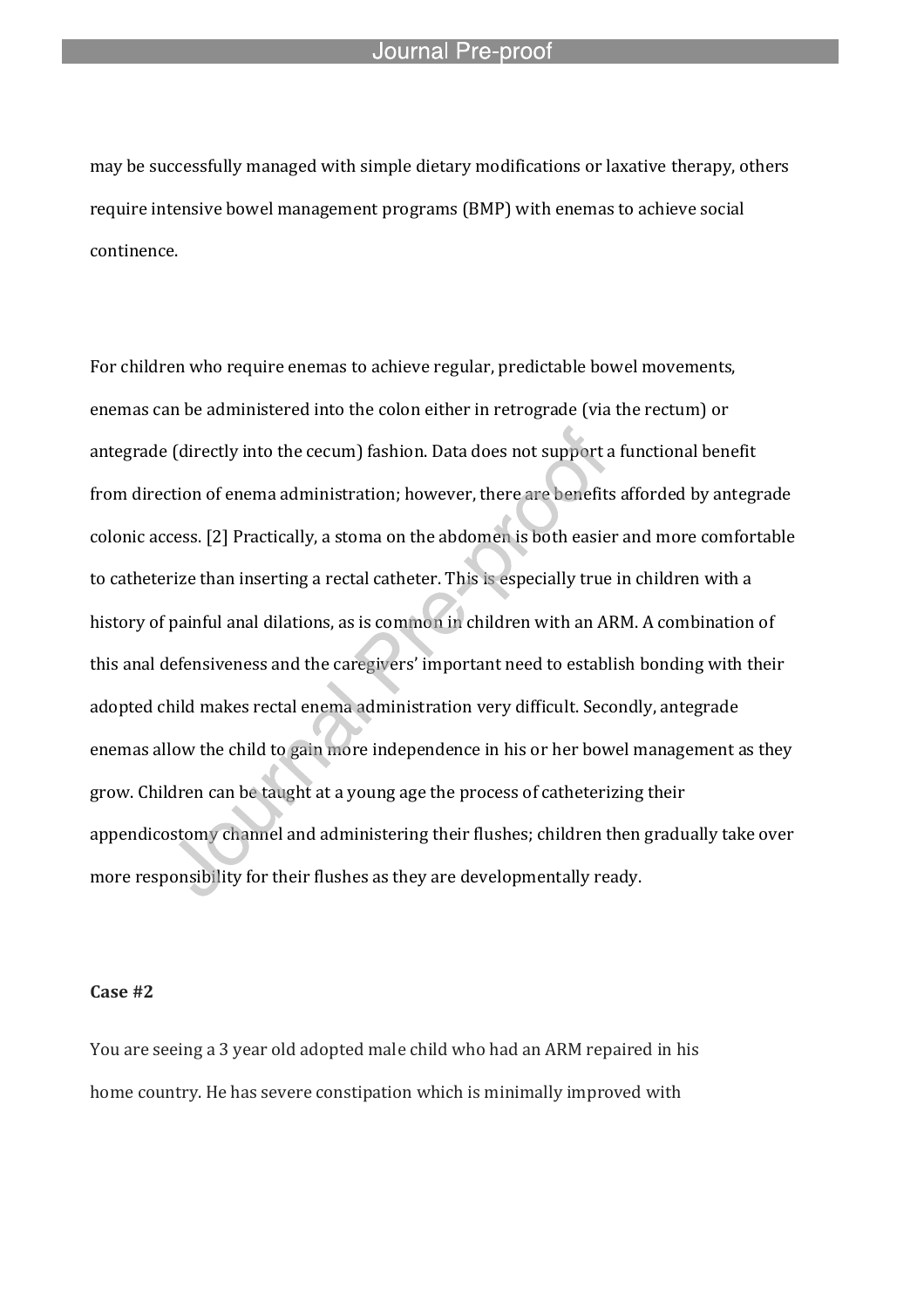high-dose laxatives. The child is extremely resistant to rectal enemas. His sacral ratio is 0.4. He remains diapered for urine, however he has not had any urinary tract infections nor evidence for renal dysfunction. Examination under anesthesia does not identify any anatomic abnormalities.

l

#### **What would you recommend?**

- A) Recommend laxative therapy.
- B) Recommend continued rectal enemas.
- C) Recommend creation of an appendicostomy.
- D) Recommend laparoscopic-assisted placement of a cecostomy.

A cecostomy is a valuable tool in managing children with anorectal malformations with severe constipation or fecal incontinence. This involves placement, either surgically or percutaneously, of a tube directly into the cecum for the purpose of antegrade enema administration. [3,4] This can be useful in patients in whom the urologic status, or the need for possible future urologic reconstruction, is unknown, as it provides antegrade enema access while preserving the appendix.

If the patient requires appendicovesicostomy in the future, the cecostomy can be removed, and an appendicostomy and appendicovesicostomy can be created simultaneously using the split appendix technique, if amenable. [5] [Figure 1 a-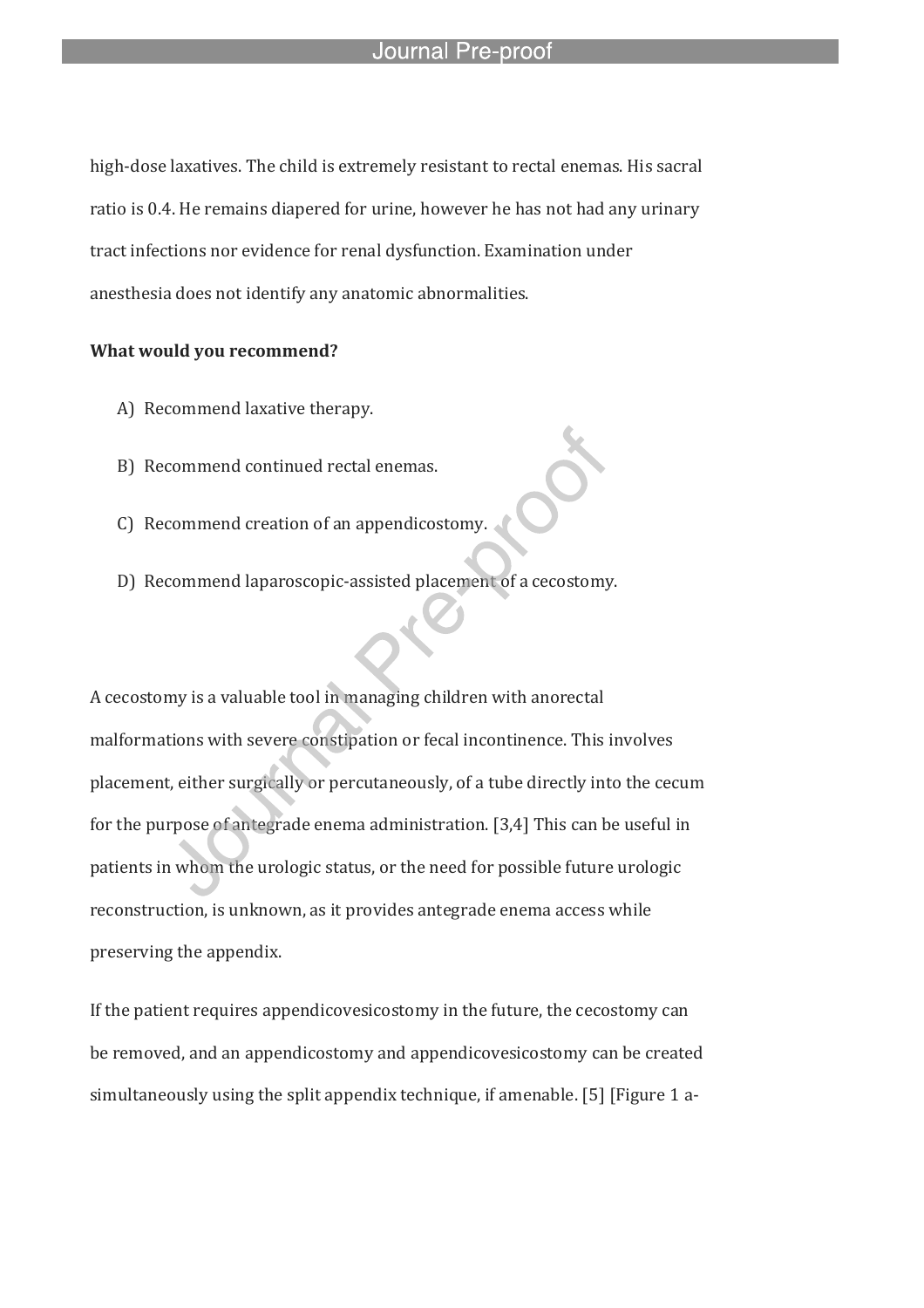d] If the child does not require urologic reconstruction, then the cecostomy can either remain or be removed with conversion to in situ appendicostomy, depending on the preferences of the parents and patient.

l

Little data exists directly comparing cecostomy with appendicostomy. Cecostomy is a technically easier procedure than appendicostomy and can be performed percutaneously using only sedation. Additionally, cecostomy requires permanent placement of a Chait or other tube directly into the cecum, which prevents the need for daily catheterization of a channel, which may be of benefit in patients with coexisting sensory disorders who would resist catheterization of an appendicostomy channel. [Figure 2 a,b] Downsides include the need for routine tube exchanges, in addition to unplanned exchanges for clogged or dislodged tubes. Exchanges require a medical visit and often radiation to radiographically confirm tube placement. Cecostomy is also associated with a high rate of stool leakage around the tube, as they lack the valve that is created during plication of the cecum around the appendix during creation of an appendicostomy. [6] [Figure 3 a,b] Lastly, intraabdominal leakage of stool into the abdominal cavity is a major complication that can result from dislodgement of a percutaneous cecostomy tube in the early postprocedure period. This complication is virtually not seen after appendicostomy, even after the appendicostomy falls from the abdominal wall, because of the valve mechanisms preventing stool spillage.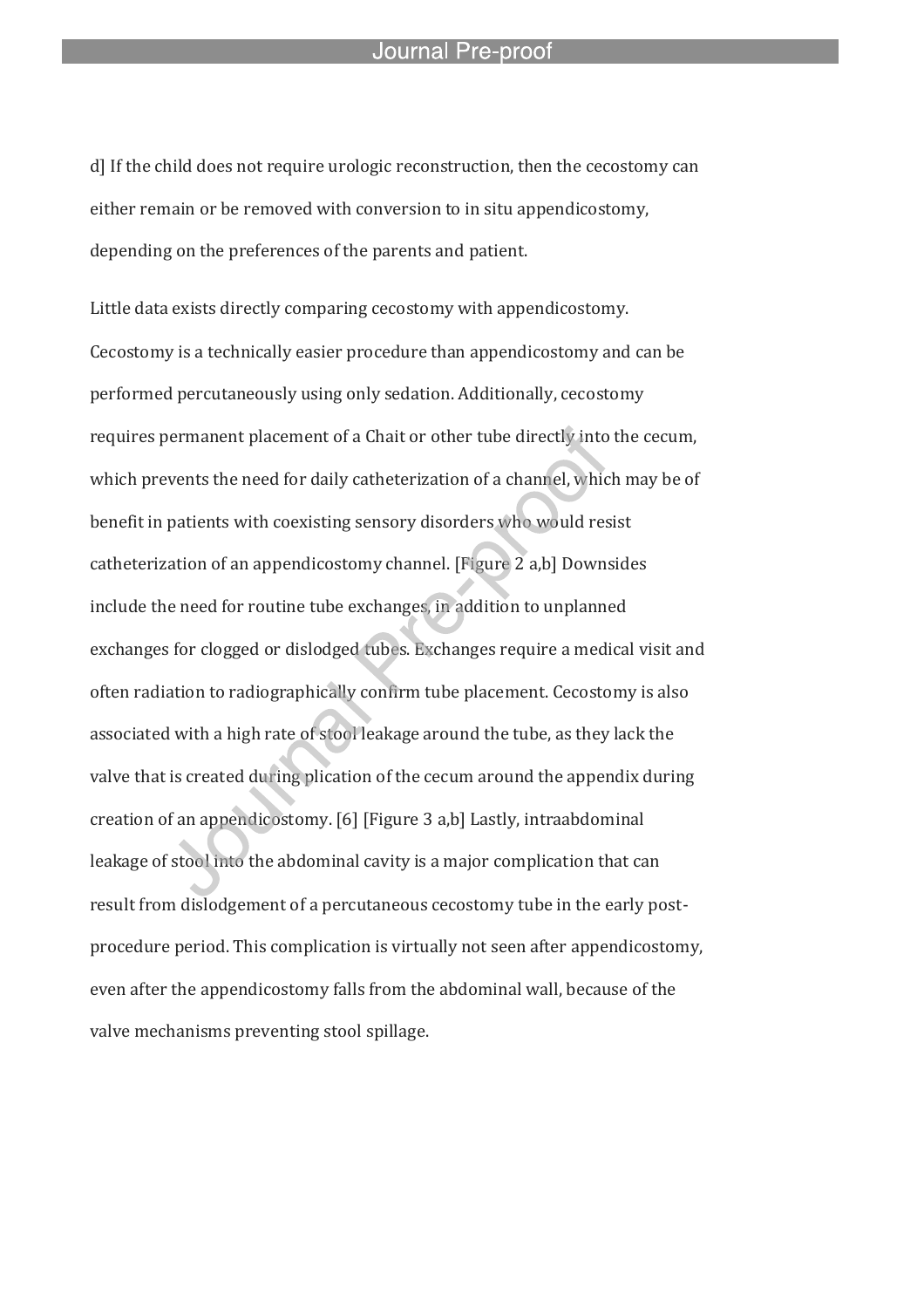#### **Case #3**

An 11 year old child with a previously repaired repaired anorectal malformation with recto-bladder neck fistula comes to your clinic for evaluation. He has been managed successfully on a retrograde enema regimen, however the parents are seeking an antegrade option to allow the child to take a more active role in his bowel management. On further investigation, you learn that he is incontinent of urine and requires intermittent catheterization to remain dry. He has frequent urinary tract infections and is followed by a nephrologist for renal dysfunction.

l

#### **What would you recommend?**

- A) Continue rectal enemas and clean intermittent catheterization (CIC), reassess in 12 months for need for colorectal and urologic reconstruction.
- B) Offer appendicostomy only, continue CIC.
- **C) Offer appendicostomy and appendicovesicostomy using the split appendix technique.**
- D) Offer cecostomy placement, reassess in 12 months for need for colorectal and urologic reconstruction.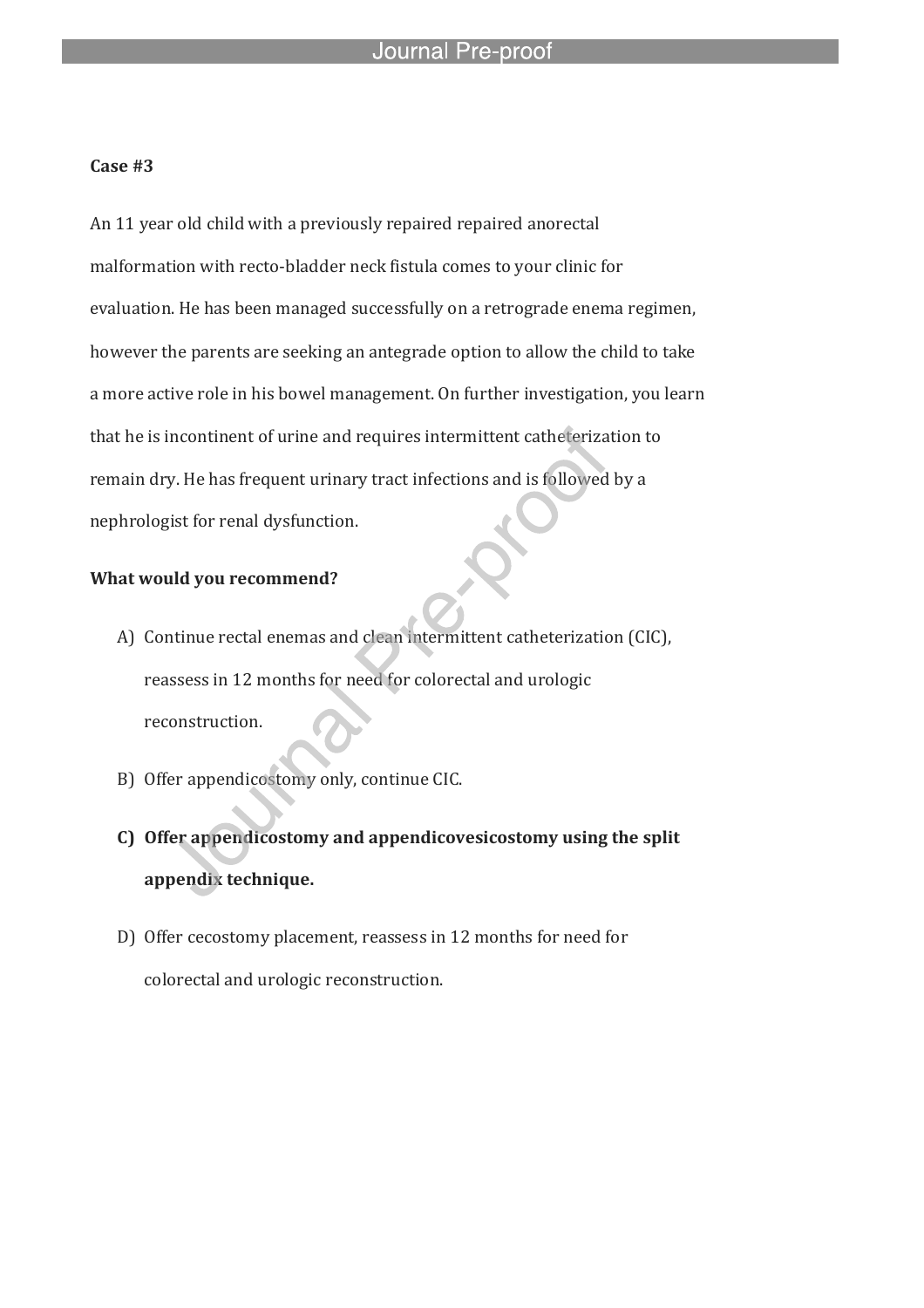#### **Case #4**

The patient in the above case agrees to appendicostomy and appendicovesicostomy. Intraoperatively, you find that the appendix measures 4 cm, and is not of adequate length to create a catheterizable channel to both the colon and the bladder.

#### **What is your next step?**

A) Perform appendectomy and abort colorectal and urologic reconstruction.

l

- B) Perform appendicostomy and ileovesicostomy.
- C) Perform appendicostomy and colovesicostomy.
- **D) Perform neoappendicostomy and appendicovesicostomy.**

There are multiple techniques by which a surgeon can create a catheterizable channel to the colon for the purpose of administering enema flushes. Two common procedures are the appendicostomy and neoappendicostomy. The appendicostomy for the purpose of creating a catheterizable channel for the purpose of enema administration was first described by Dr. P.S. Malone in his seminal paper in The Lancet in 1990. [7] In the original description of the procedure, the appendix was divided at its base, reversed, and then reimplanted submucosally into the cecum. A later technical revision of the procedure described by Dr. Malone eliminated reversal of the appendix. [8] There have since been several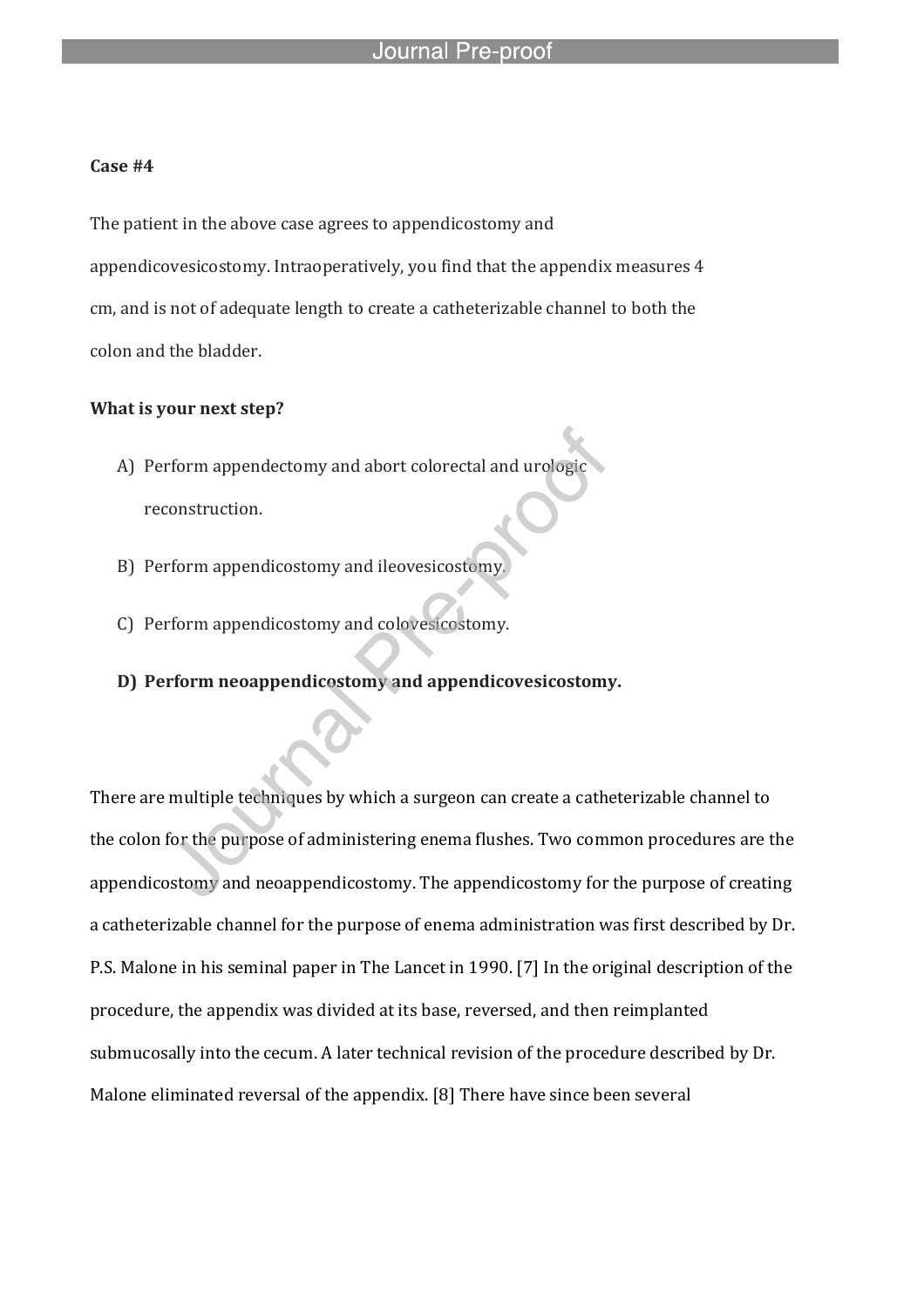modifications of this procedure, but the most commonly performed technique and that for which we advocate is the in situ appendicostomy with  $360^{\circ}$  cecal plication. [6] [Figure 3] a,b] In patients without an appendix, those with an appendix that is unusable for appendicostomy, or those for whom the appendix is needed for urologic reconstruction, neoappendicostomy using a cecal flap is preferred. [9] [Figures 4 a, b - 5] Patients with a future need for an appendicostomy, who have malrotation and undergo a Ladd's procedure, should have their appendix preserved.

The techniques for both procedures are briefly described below.

l

#### Appendicostomy technique:

*The cecum and right colon are mobilized from their retroperitoneal attachments in order to bring the appendix and cecum through an umbilical incision. The tip of the appendix is opened and a 10 Fr. feeding tube placed through the lumen. The cecum is plicated around the appendix using a non-absorbable suture, thereby creating a valve mechanism. A V-Y anastomoses of the appendix to the umbilical skin is performed with 5-0 absorbable suture. The 10 Fr. feeding tube/catheter is placed into the lumen and secured to the skin.*

Neoappendicostomy technique: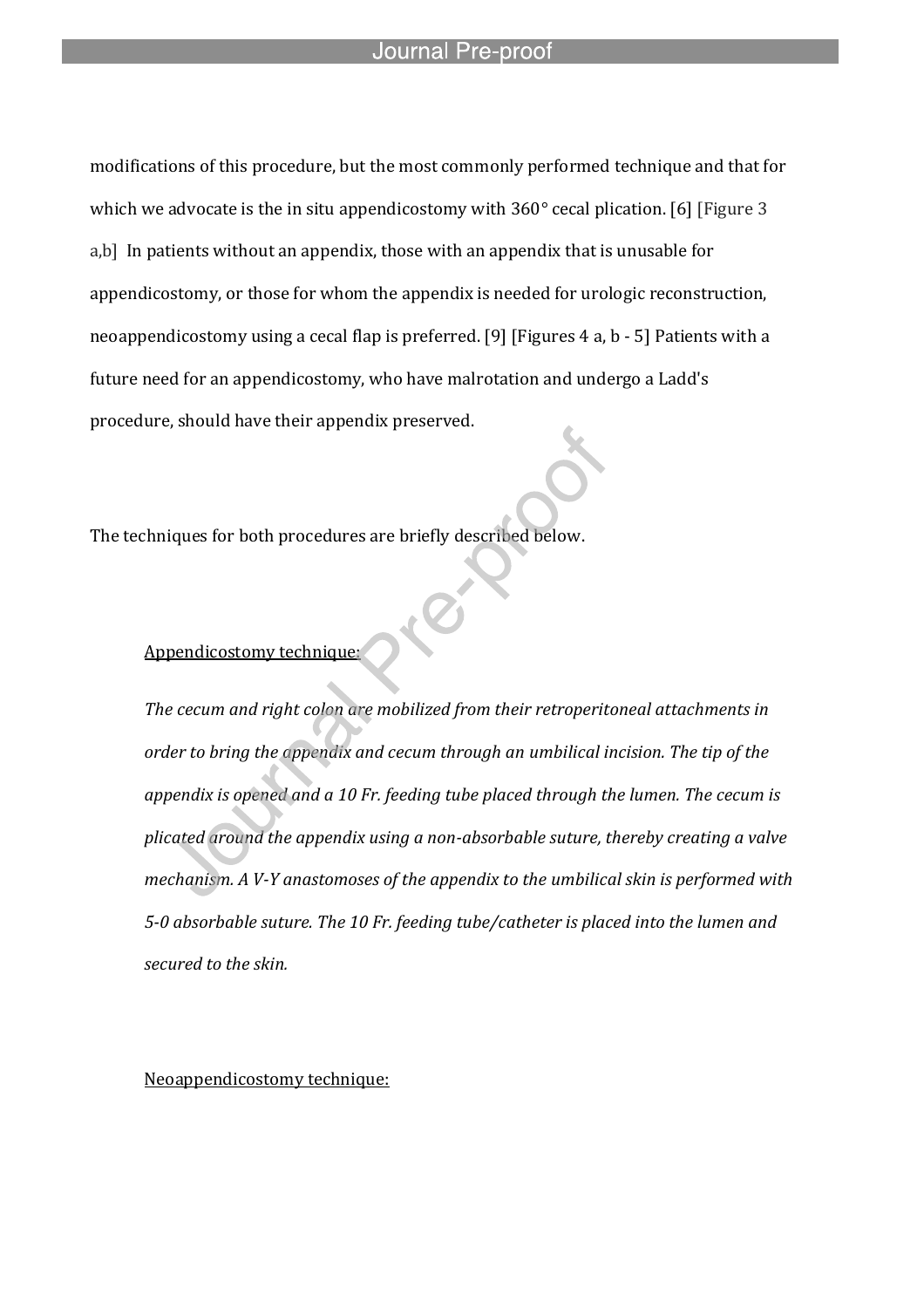l

*The cecum and right colon are mobilized from their retroperitoneal attachments in order to bring the appendix and cecum through an umbilical incision. A U-shaped flap of cecum is incised over a single vessel and tubularized using a 10 Fr. feeding tube/catheter over a single vessel. The cecal defect is closed in 2 layers with 4-0 absorbable sutures. The cecum is plicated around the neoappendix using a nonabsorbable suture, thereby creating a valve mechanism. A V-Y anastomoses of the appendix to the umbilical skin is performed with 5-0 absorbable suture. A 10 Fr. feeding tube is placed into the lumen and secured to the skin.*

The choice of conduit is determined by patient factors including anatomy, coexisting disease, and future reconstructive needs. For instance, patients with bladder dysfunction who may ultimately need urinary diversion can undergo a split appendix technique whereby the appendix is used to reconstruct both systems. [5] [Figure 3 a,b] We feel it is very important that Malone appendicostomies not be performed until the plan for urinary reconstruction is clear and advocate for a strong collaboration between urology and colorectal surgery. For patients in need of colorectal and urologic reconstruction, collaboration between both services allows for 1) potential sharing of the appendix using the split appendix technique, 2) minimization of the number of abdominal procedures, 3) minimization of general anesthetic events, and 4) overlay of postoperative recovery periods. [10]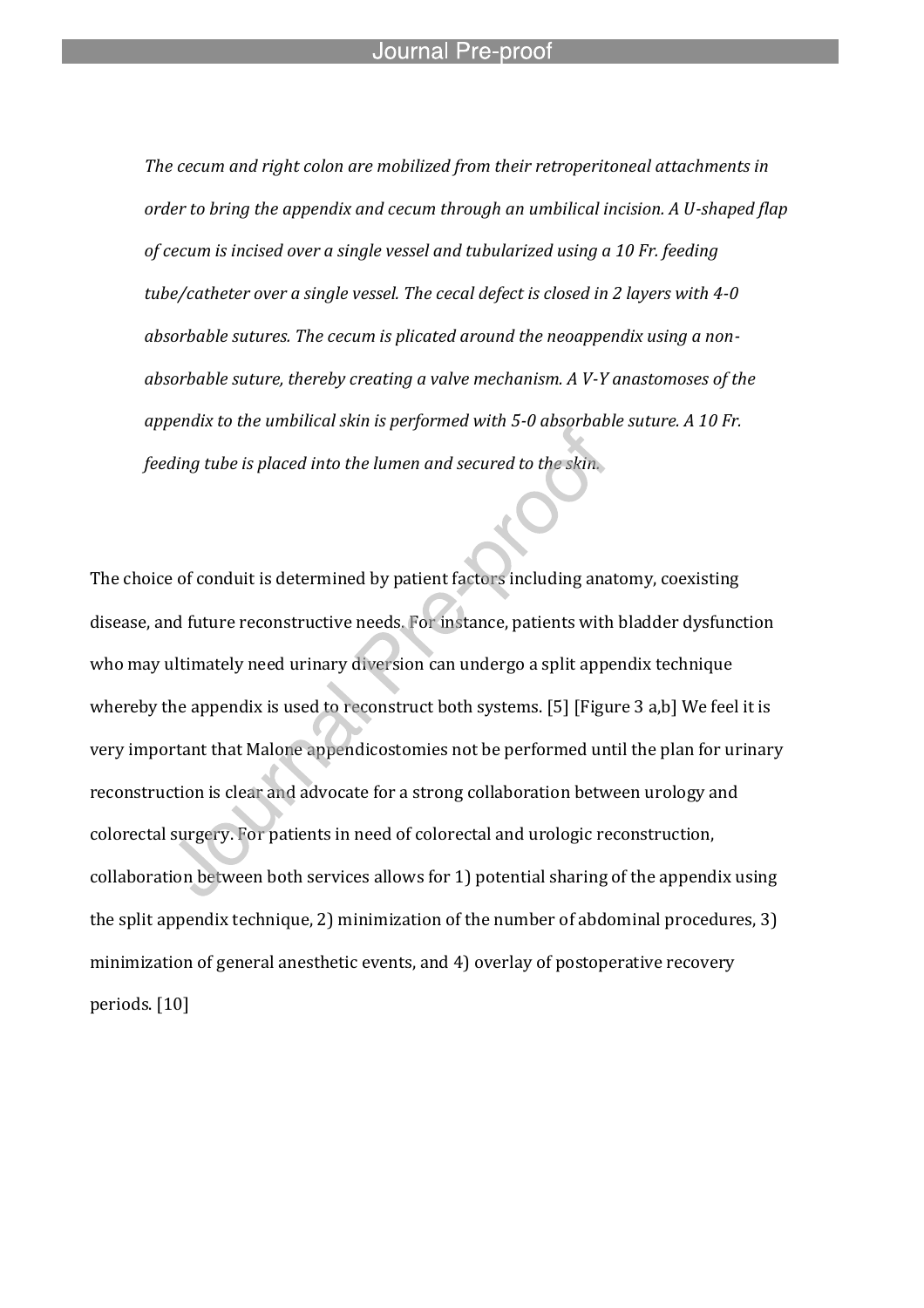### **Case #5:**

A mother brings her 7 year old daughter to your clinic for a follow up appointment 6 months after undergoing creation of an appenicostomy for antegrade continence enema administration.

#### **What do you advise in terms of long-term outcomes after**

l

#### **appendicostomy?**

- A) Complications, although rare, always require major revision.
- B) A catheter must remain in the channel at all times to prevent stenosis.
- C) There is no difference in the rate of complications after appendicostomy or neoappendicostomy.
- D) Stenosis is the most common complications and can be repaired, in most cases, with a minor skin-level procedure.

Relatively little data is available on the surgical outcomes of these two surgical procedures, owing mainly to small studies with small populations, especially in the neoappendicostomy group, as this is a more specialized procedure. [11, 12] Fairly well-described complication profiles follow these cases, including skin leakage, prolapse, stenosis, wound infection, as well as detachment from the abdominal wall. [11]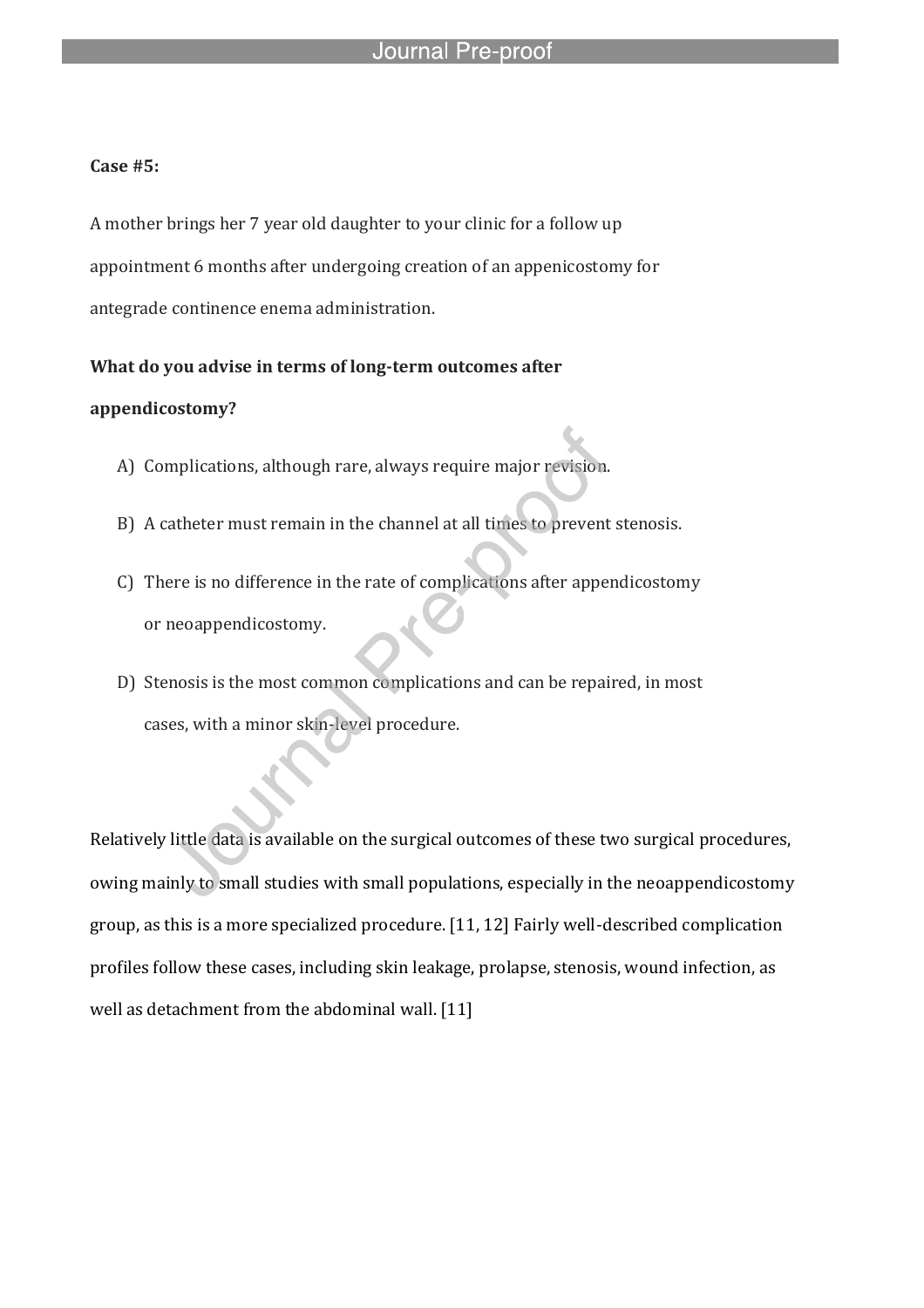l

Stenosis is the most common complication after appendicostomy and may complicate up to 20% of cases. [13-15] The lead author of this report published a 13% rate of stenosis in a series of 150 consecutive patients undergoing appendicostomy at a single institution. [11] This lower rate may be attributed to the practice of leaving an ACE stopper in patients for 6 months postoperatively after appendicostomy. Stenosis is an expected complication as it is part of the natural healing process to attempt closure of appendiceal opening at the skin. Regular cannulation of the lumen is therefore required to ensure the lumen remains patent. In this same series, the rate of stenosis after neoappendicostomy was found to be nearly three times higher than that after appendicostomy, which was likely the result of the relatively poor blood supply to the cecal flap provided by the single vessel compared to the rich mesentery supplying the appendix. [11]

#### **Case #6**

A 12 year old female with history of an anorectal malformation repaired in the newborn period comes to your office for follow-up. She underwent Malone appendicostomy 6 months earlier; however flushes take 3 hours despite several attempts to adjust the volume and dose of stimulant, and she has several accidents throughout the day. The patient would like a solution before starting high school next year. A contrast enema demonstrates a markedly dilated rectosigmoid colon with significant stool burden, not significantly changed from the study obtained pre-appendicostomy.

#### **What would you recommend?**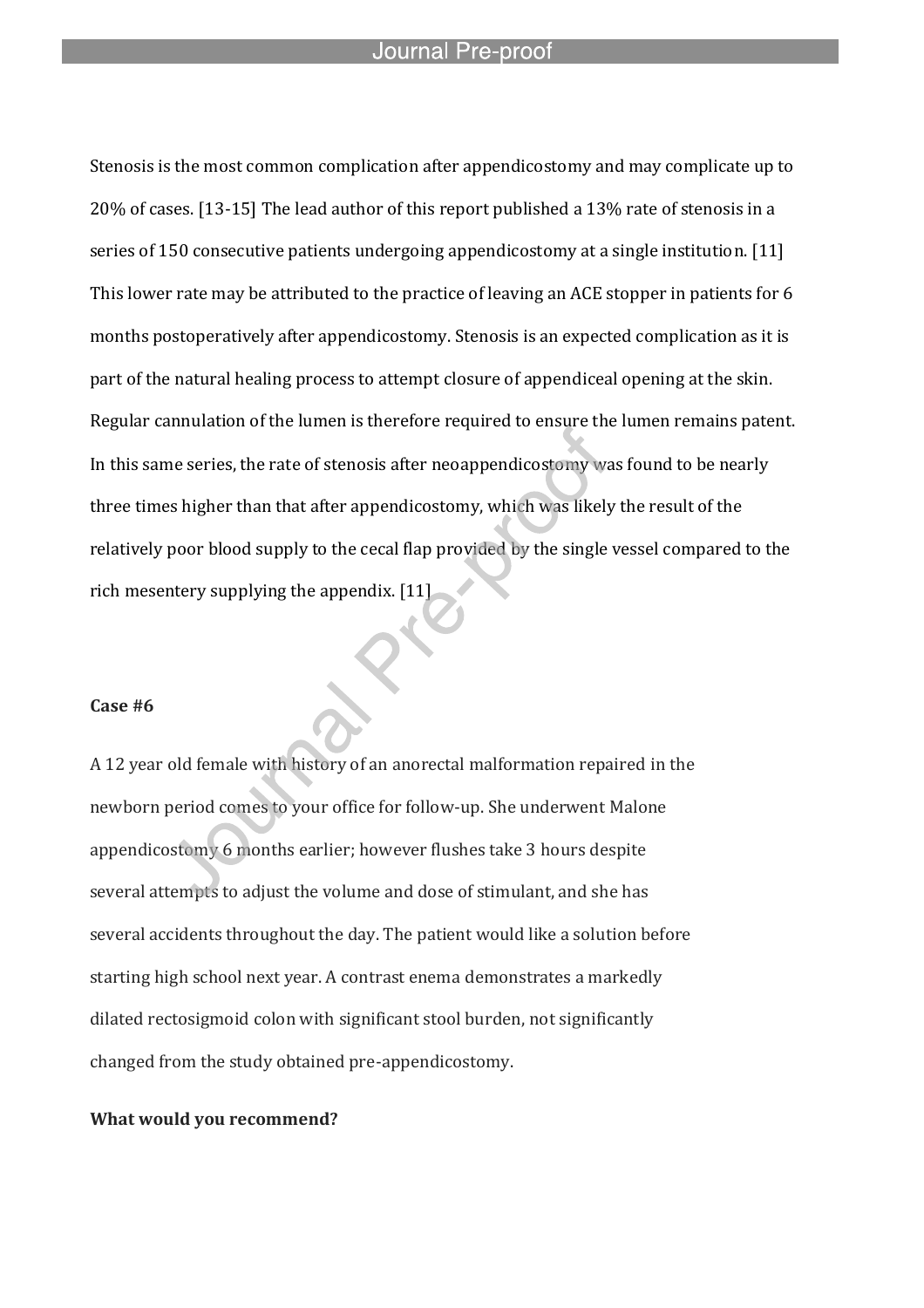A) Recommend initiating laxative therapy.

l

- B) Recommend daily suppository.
- C) Recommend appendicostomy only.
- D) Recommend resection of the portion of dilated rectosigmoid.

Significant dilation necessitating segmental colonic resection is the end result of chronic, untreated or inadequately managed, constipation in children with ARMs. This is relatively infrequent, which speaks to the success of an effective bowel management program. However in children unresponsive to a bowel management program, megarectosigmoid should be ruled out. In these cases, when bowel management is unsuccessful in emptying the dilated colon of stool, a segmental colonic resection of the dilated portion of bowel may help the child achieve social continence, improving the reliability of their flush regimen. In these cases, it is important to consider the residual blood supply to the bowel. In patients after PSARP, the distal bowel is supplied primarily by the superior hemorrhoidal arteries, a branch of the inferior mesenteric artery, as the inferior and middle hemorrhoidal arteries are normally disrupted during the course of PSARP. It is therefore important to ligate vessels close to the bowel to preserve blood supply via the IMA.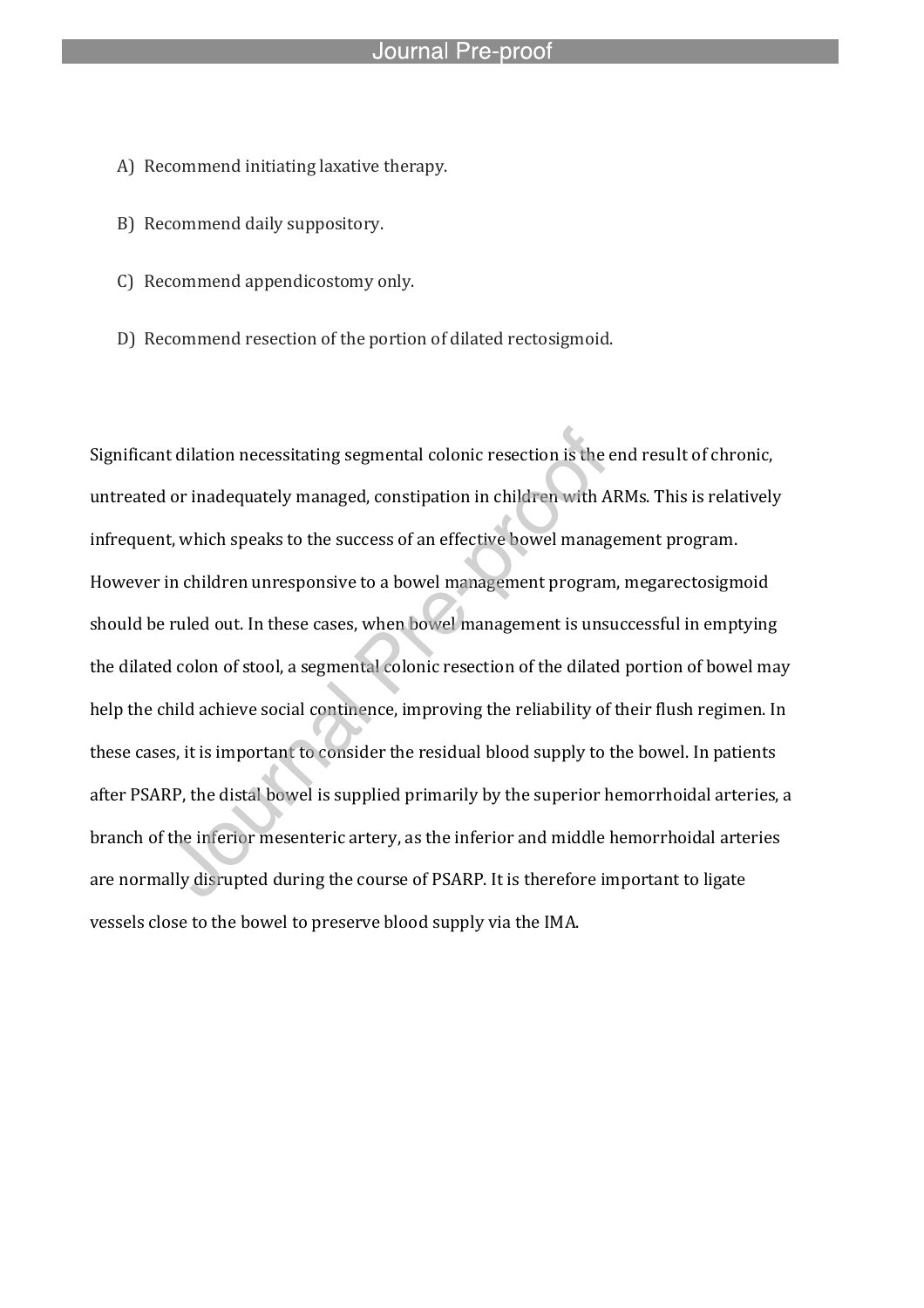l

#### **References:**

- 1. Levitt MA, Pena A. Outcomes from the correction of anorectal malformations. CurrOpin Pediatr 2005;17(3):394–401.
- 2. Li C, Shanahan S, Livingston MH, Walton JM. Malone appendicostomy versus cecostomy tube insertion for children with intractable constipation: A systematic review and meta-analysis. J Pediatr Surg. 2018;53(5):885-891.
- 3. Shandling B, Chait PG, Richards HF. Percutaneous cecostomy: a new technique in the management of fecal incontinence. J Pediatr Surg 1996;31(4):534–7.
- 4. Mousa HM, van den Berg MM, Caniano DA, et al. Cecostomy in children with defecation disorders. Dig Dis Sci 2006;51(1):154–60.
- 5. VanderBrink BA, Levitt MA, Defoor WR, et al. Creation of an appendicovesicostomy Mitrofanoff from a preexisting appendicocecostomy utilizing the split appendix technique. J Pediatr Surg 2014;49(4):656–9.
- 6. Levitt MA, Soffer SZ, Pena A. Continent appendicostomy in the bowel management of fecally incontinent children. J Pediatr Surg 1997;32(11):1630-3.
- 7. Malone PS, Ransley PG, Kiely EM. Preliminary report: the antegrade continence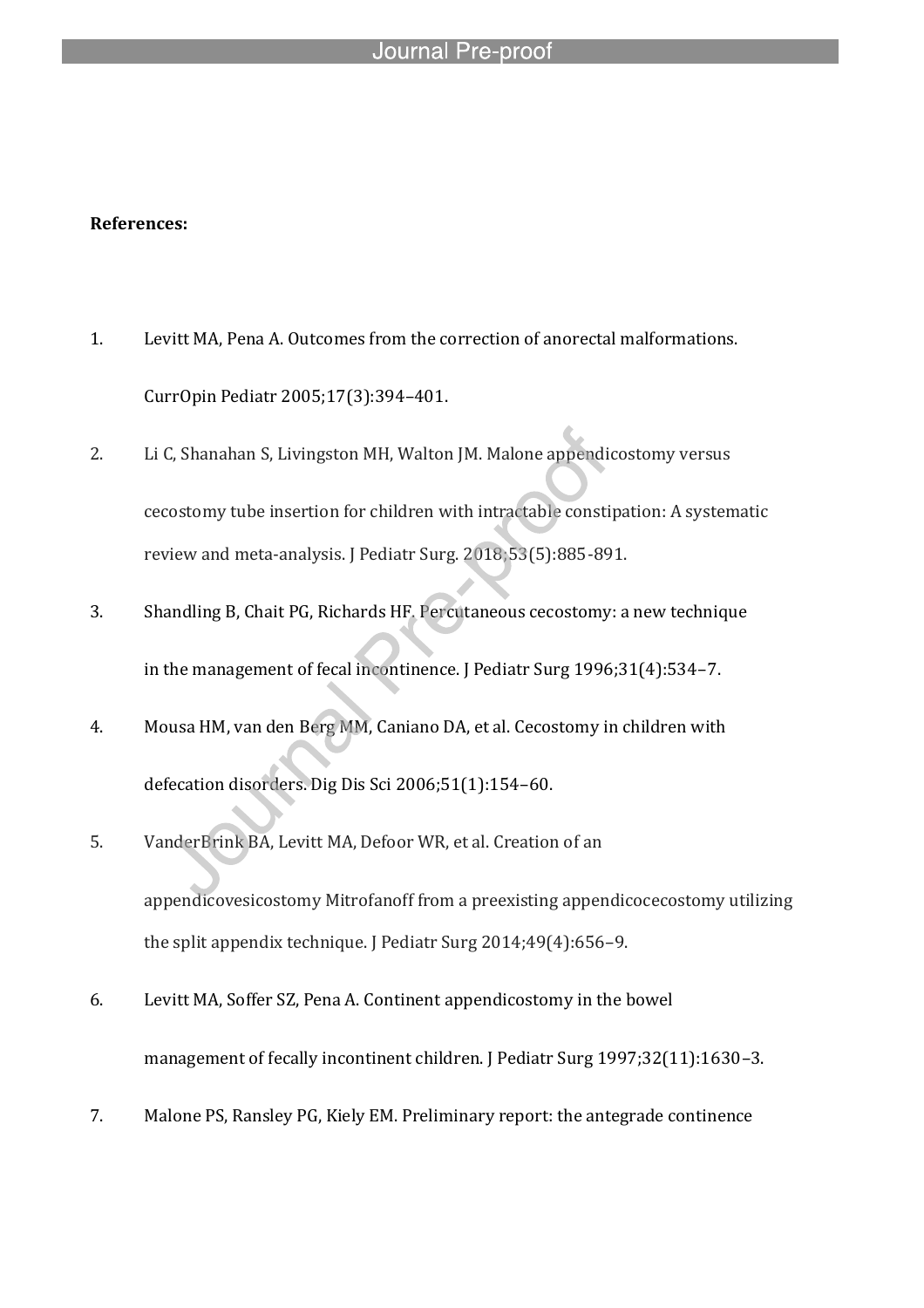enema. Lancet 1990;336(8725):1217–8.

l

- 8. Griffith DM, Malone PS. The Malone antegrade continence enema (MACE). J Pediatr Surg 30:68-70, 1995.
- 9. Chatoorgoon K, Pena A, Lawal T, et al. Neoappendicostomy in the management of pediatric fecal incontinence. J Pediatr Surg 2011;46(6):1243–9.
- 10. Halleran DR, Wood RJ, Vilanova-Sanchez A, et al. Simultaneous Robotic-Assisted Laparoscopy for Bladder and Bowel Reconstruction. J Laparoendosc Adv Surg Tech A. 2018;28(12):1513-1516.
- 11. Halleran DR, Vilanova-Sanchez A, Rentea RM, et al. A comparison of Malone appendicostomy and cecostomy for antegrade access as adjuncts to a bowel management program for patients with functional constipation or fecal incontinence. J Pediatr Surg. 2019;54(1):123-128.
- 12. Goddard GR, Rymeski B, Jenkins T, et al. A comparison of surgical complications after appendicostomy and neoappendicostomy in pediatric patients. J Pediatr Surg. 2019;54(8):1660-1663.
- 13 Rangel SJ, Lawal TA, Bischoff A, et al. The appendix as a conduit for antegrade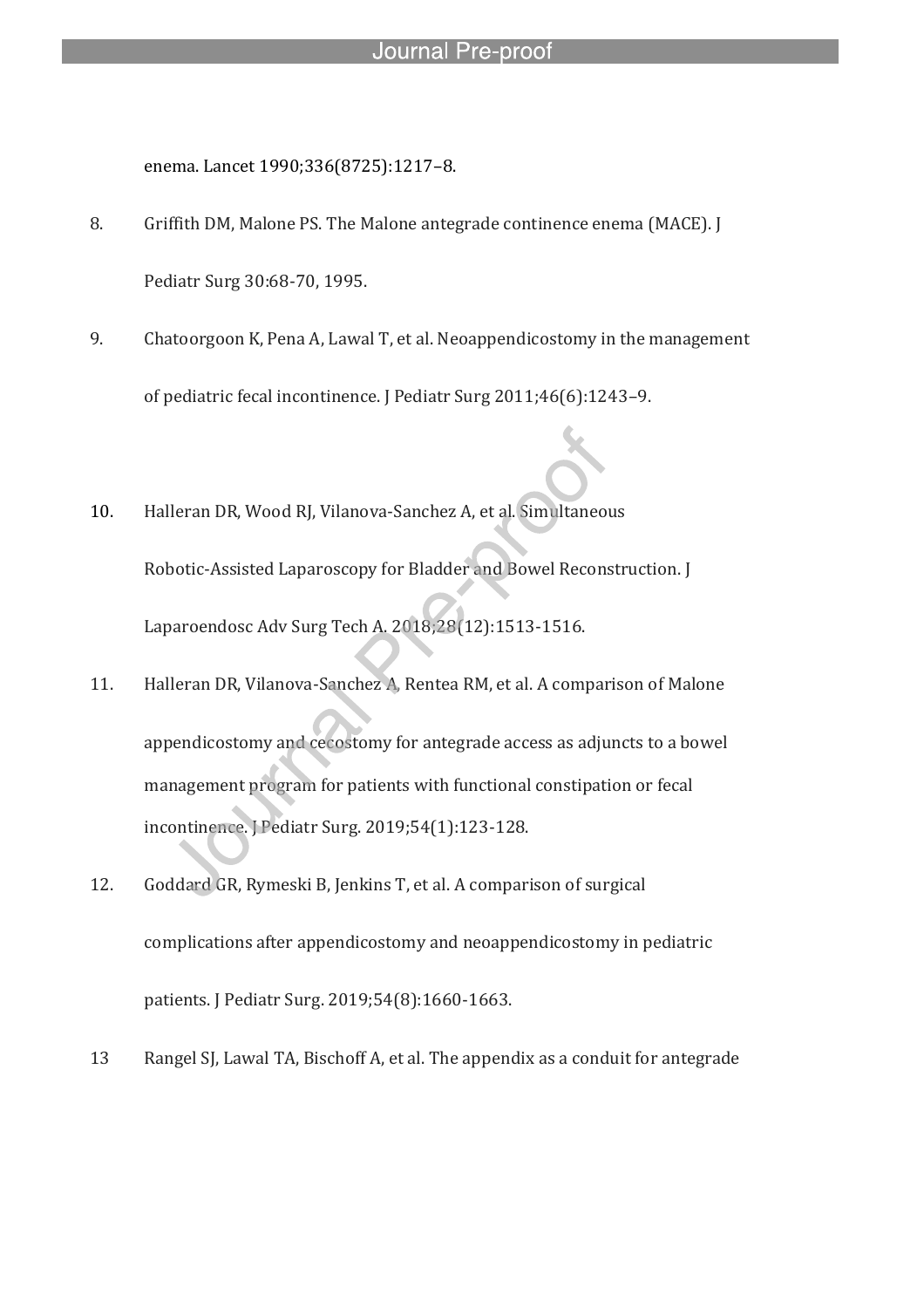continence enemas in patients with anorectal malformations: lessons learned from 163 cases treated over 18 years. J Pediatr Surg 2011;46(6):1236–42.

14. Rangel, SJ, de Blaauw I. Advances in pediatric colorectal surgical techniques. Semin Pediatr Surg 2010;19(2):86-95.

l

15. VanderBrink BA, cain MP, Kaefer M, et al. Outcomes following Malone antegrade continence enema and their surgical revisions. J Pediatr Surg 2013;48(10):2134-9.

**June 21 Procession**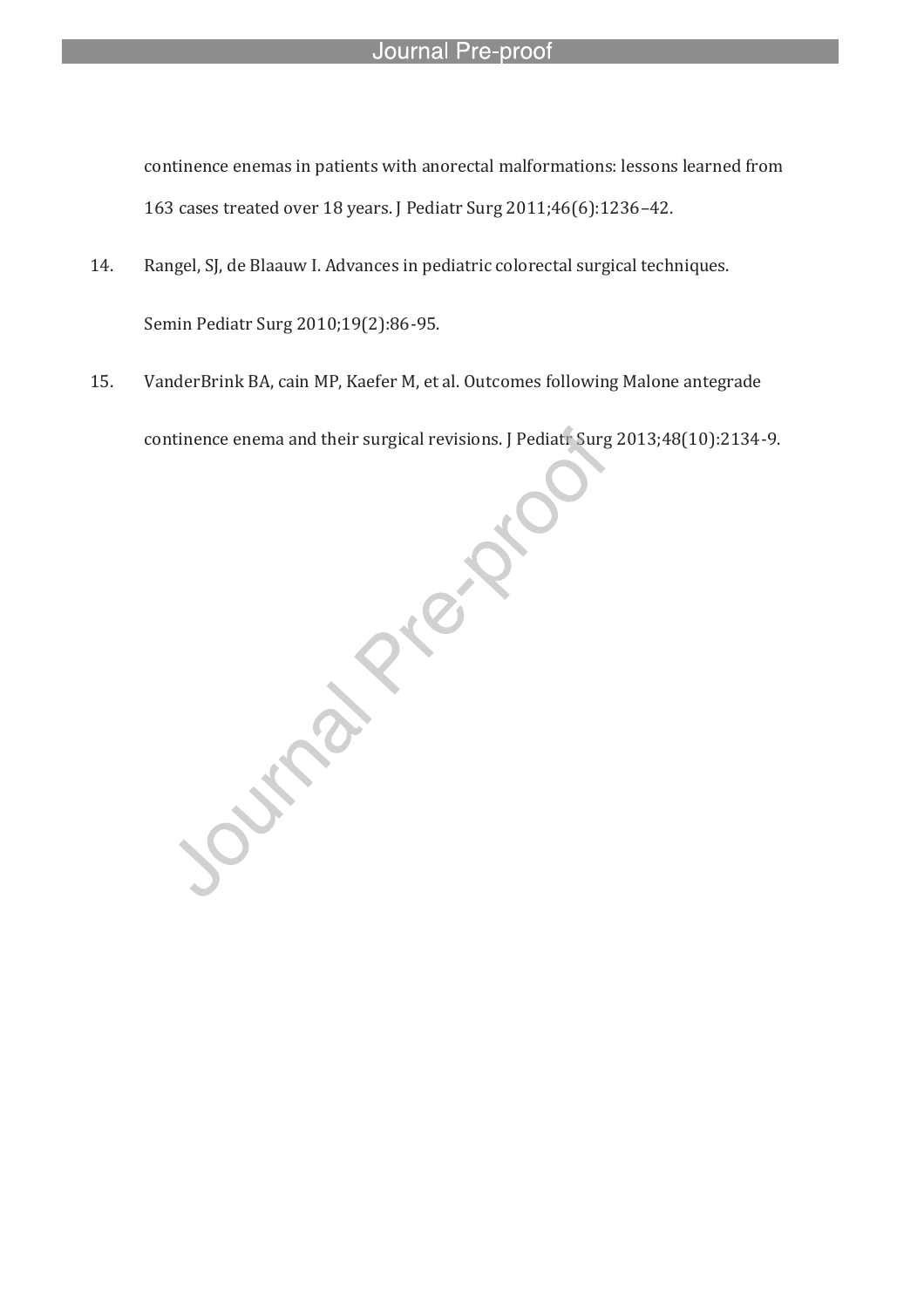l

**Figure 1:** (a) Normal anatomy of the appendix and cecum. To perform the split-appendix technique for creation of an appendicostomy and appendicovesicostomy, (b-c) the appendix is sharply divided, with the proximal portion serving as the appendicostomy and the distal end as the appendicovesicostomy. (d) After division of the appendix.

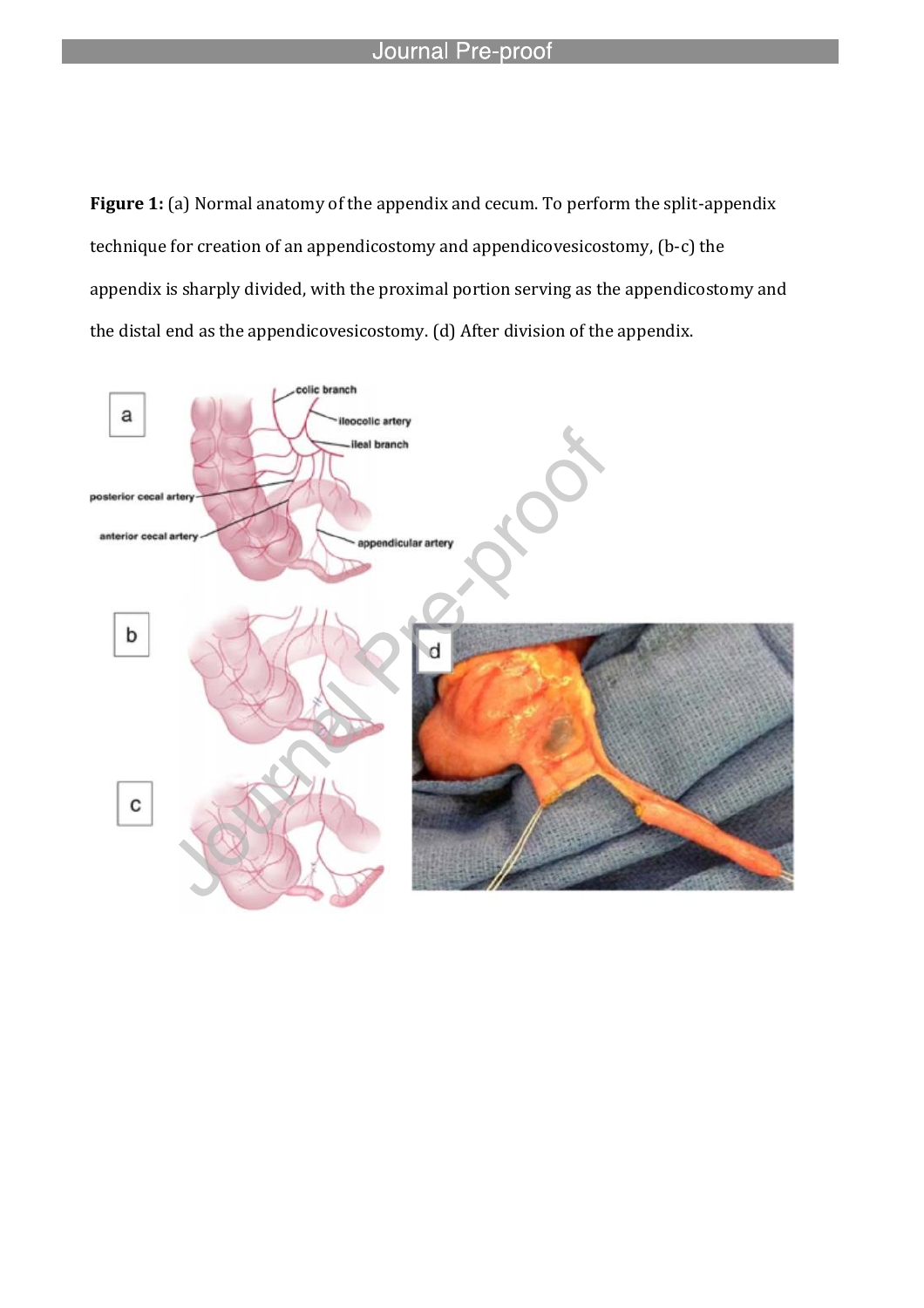l

Figure 2: Postoperative, external view of the (a) Malone appendicostomy in the umbilicus and a (b) cecostomy (Chait) device in the right lower quadrant.

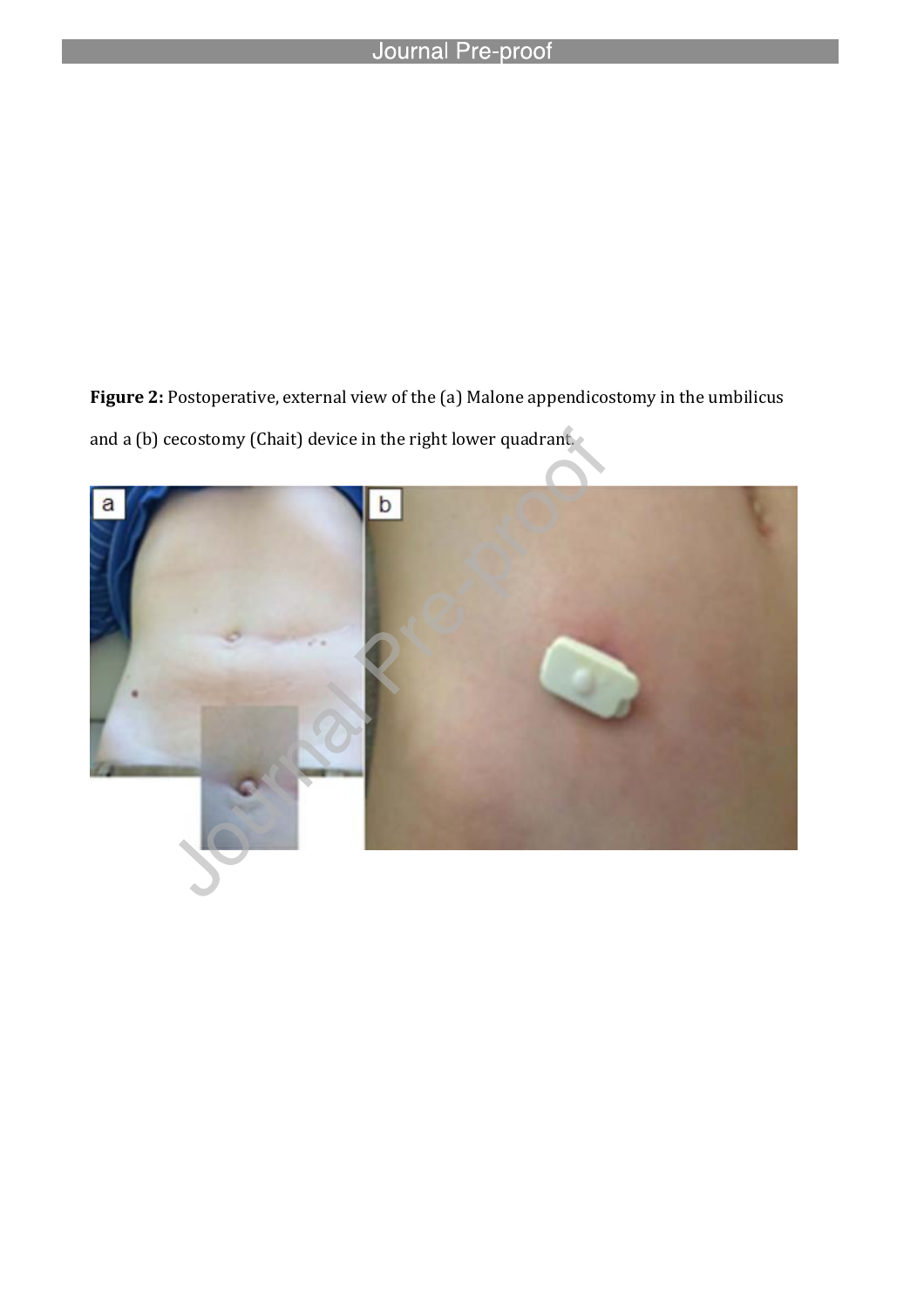l

**Figure 3:** (a) To create the valve mechanism, a 360° cecal plication is performed around the base of the appendix with interrupted suture which avoids interrupting the blood supply to the appendix. (b) After plication of the cecum and transection of the appendix to its desired length.

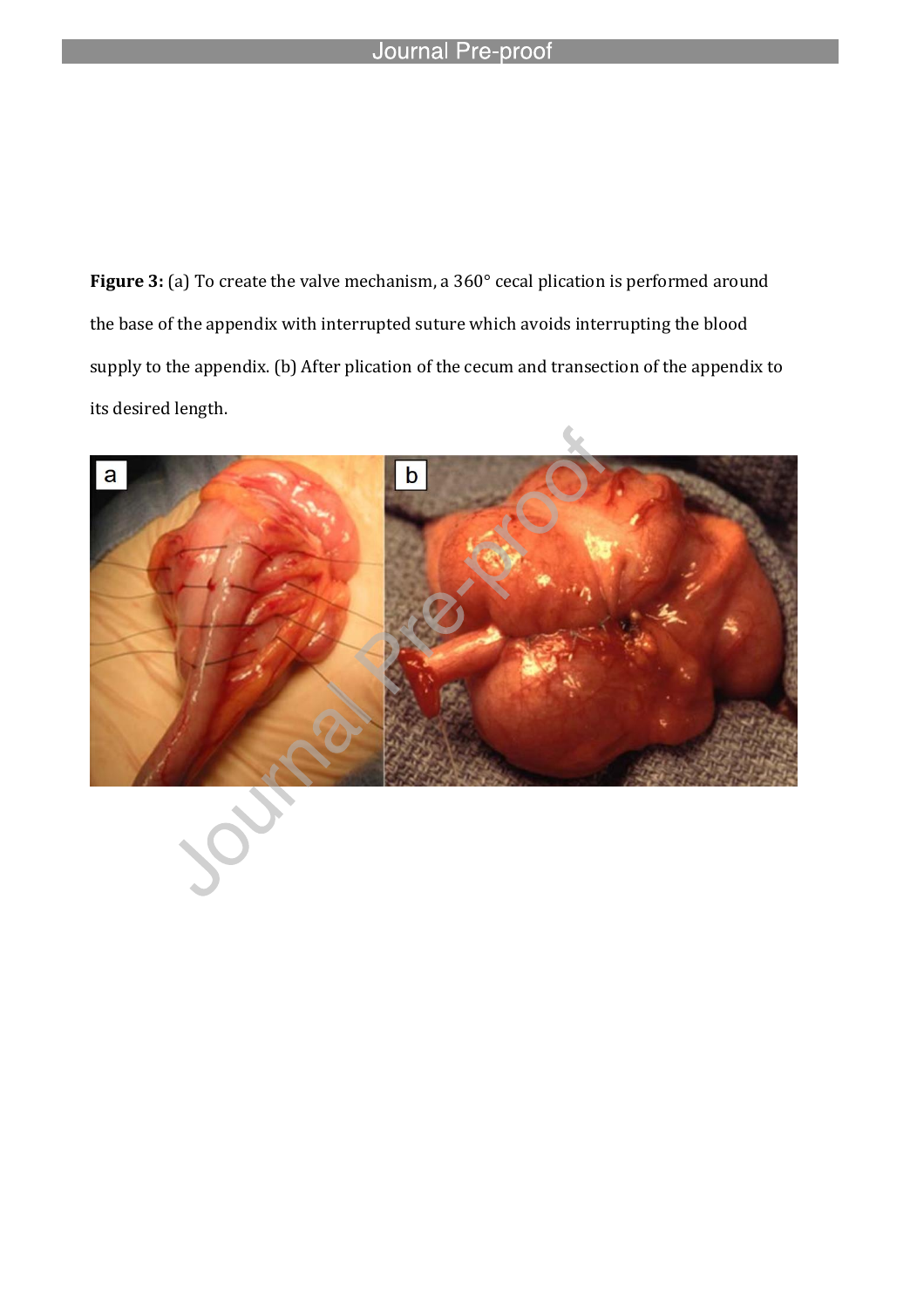l

Figure 4: (a) To create a neoappendicostomy with a cecal flap, a U-shaped flap of bowel is planned around a single feeding vessel and (b) tubularized over a 10 Fr. feeding tube.